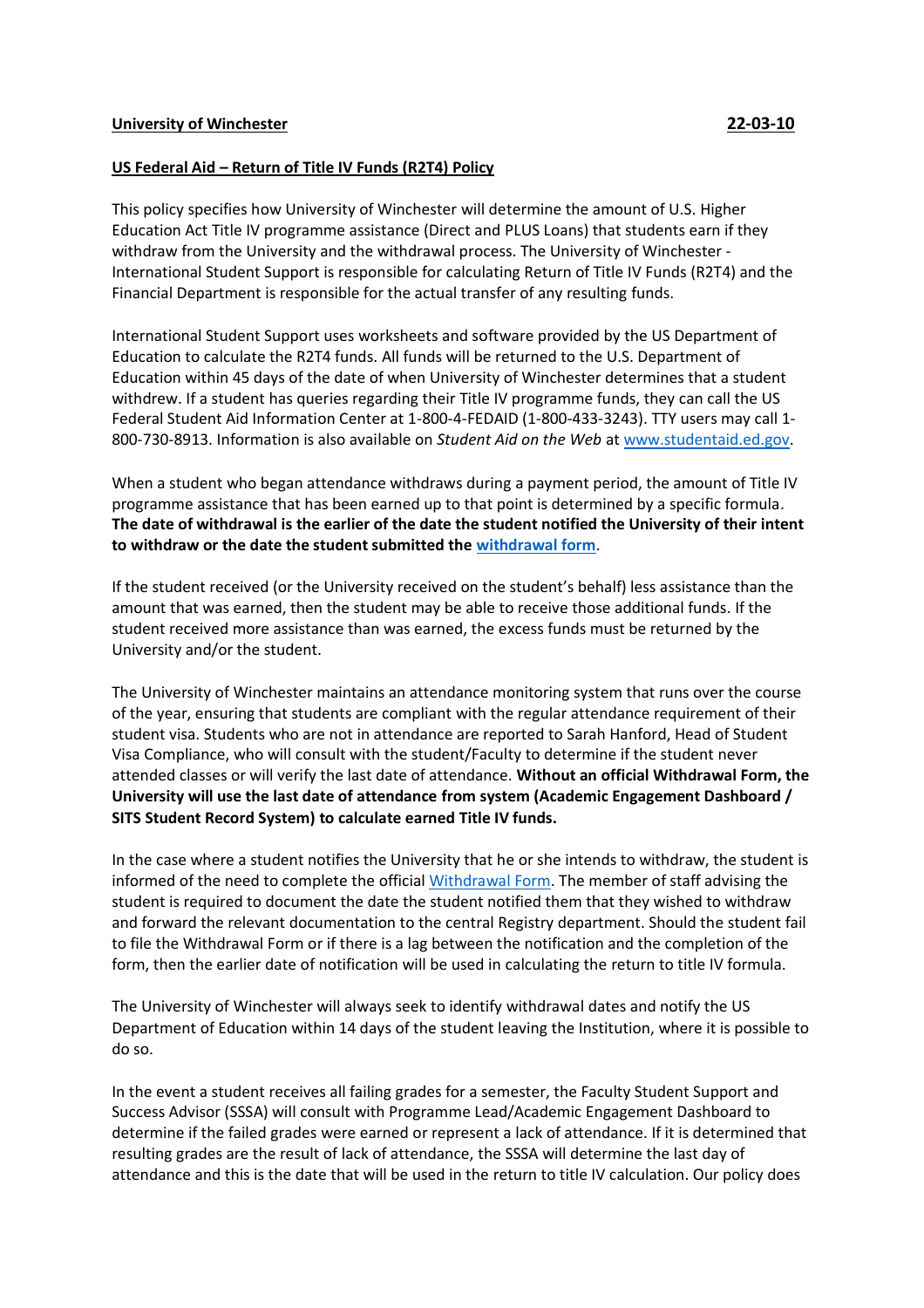not allow retrospective breaks in studies and withdrawals to be permitted, except where exceptional circumstances apply.

Students who do not attend any classes are ineligible for Title IV funds, and all of the loan proceeds will be returned to the lender.

The amount of assistance earned is determined on a pro rata basis. The percentage is calculated based on days completed, divided by days in a payment period, but not including leaves of absence less than five days. The payment period is the term for which the loan was certified, and the percentage attendance is calculated by dividing the number of days attended by the total number of days in the payment period. For example, if the student completes 30% of the payment period or term of enrolment, the student has earned 30% of the assistance they were originally scheduled to receive. Once the student has completed more than 60% of the payment period or term of enrolment, all the assistance that the student was scheduled to receive for that period is considered to have been earned.

If the student did not receive all of the funds that were earned, they may be due a post- withdrawal disbursement. The University will notify the student within 30 days of the date that it has been determined the student has withdrawn of the amount of a post-withdrawal disbursement for which the student is eligible. The student may choose to accept any loan funds or to decline some or all of them. Any post-withdrawal loan funds that are disbursed, like loan funds disbursed previously, will have to be repaid by the student. – **International Student Support** will use the R2T4 worksheets provided by the US Department of Education to determine how much of the loan may be retained and how much must be returned.

The University of Winchester may automatically use all or a portion of the post-withdrawal disbursement (including loan funds, if the student accepts them) for tuition, fees, and accommodation charges (to the extent they are contracted with the University). For all other charges, the University needs the student's permission to use the post-withdrawal disbursement.

The student will be required to inform the University whether they wish to accept some or all of the available post-withdrawal loan funds within a specified period of time of not less than 14 days after the student is contacted by the University. The University may honor a late response but will not honor a response that is more than 180 days late. The University will only disburse post-withdrawal funds upon documented confirmation by the borrower. Any repayment by the University will be no later than 180 days after the date of determination.

There are some Title IV funds that students are scheduled to receive but which cannot be *earned*  once a student withdraws because of other eligibility requirements. For example, in certain circumstances, if a first-time, first-year undergraduate student has not completed the first 30 days of their programme before withdrawal, the student will not earn any Title IV funds that he or she would have received had the student remained enrolled past the 30<sup>th</sup> day.

If the student receives (or the University receives on behalf of the student) excess Title IV programme funds that must be returned, the University will return a portion of the excess equal to the lesser of:

1. The institutional charges multiplied by the unearned percentage of the funds, or 2. The entire amount of excess funds.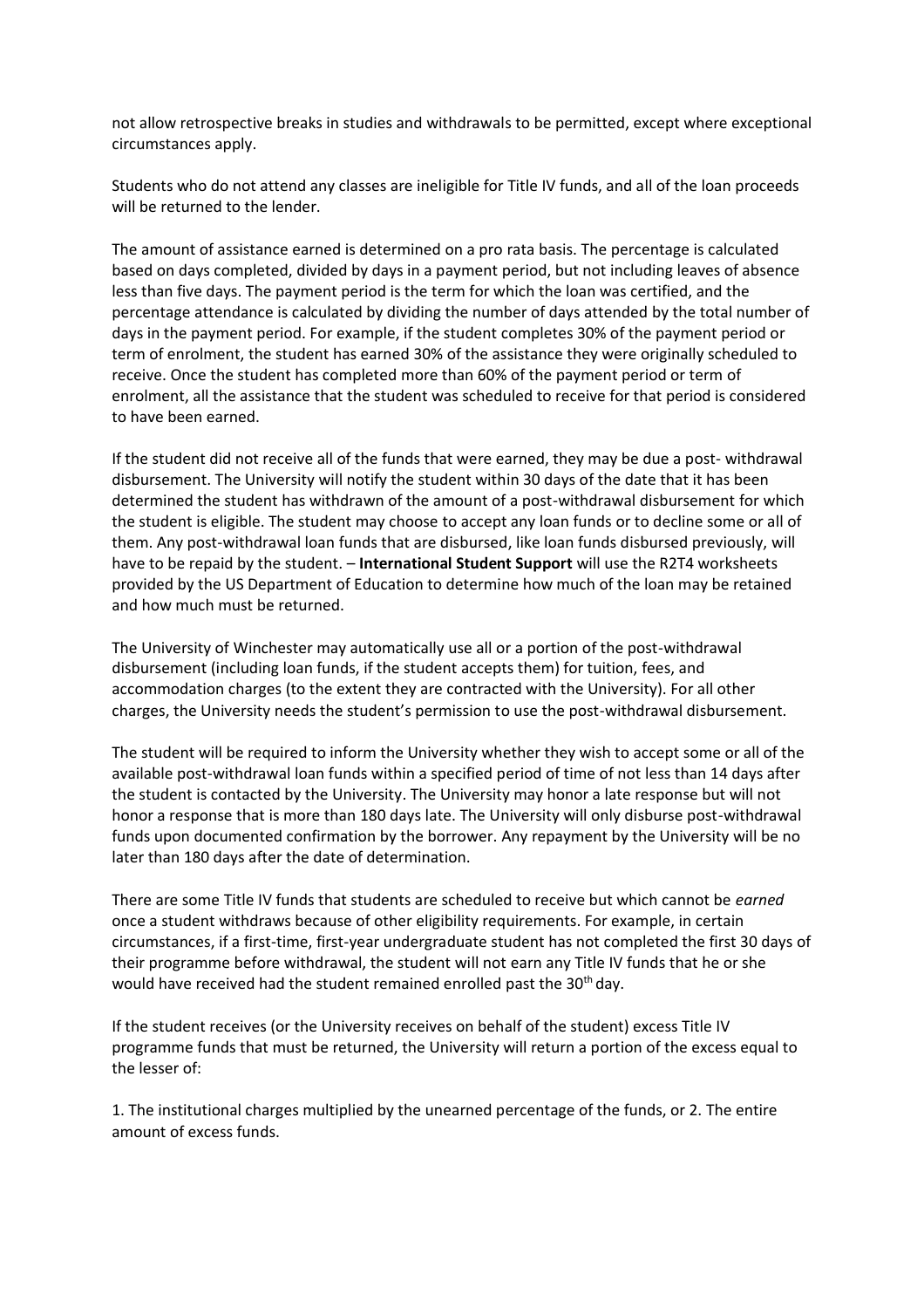The University will return this amount even if it did not keep this amount of the Title IV programme funds. If the University is not required to return all of the excess funds, then the student must return the remaining amount. For any loan funds that must be returned, the student must arrange repayment in accordance with the terms of the promissory note - that is, scheduled payments are made to the holder of the loan over a period of time. Students who have received a refund of their loan proceeds before withdrawing may be required to return part or all of those funds to the lender.

Title IV funds will be returned in the following order:

- 1. Unsubsidized Federal Stafford loans
- 2. Subsidized Federal Stafford loans
- 3. PLUS Loans

The requirements for Title IV programme funds when students withdraw are separate from any refund policy that the University has. Therefore, in the event of withdrawal, the student may still owe funds to the University to cover unpaid institutional charges. The University may also attempt to collect from the student any Title IV programme funds that the University was required to return. The student may review a copy, under "Refund…" at the Policies and procedures website: [https://winchester.ac.uk/about-us/leadership-and-governance/policies-and-procedures/.](https://winchester.ac.uk/about-us/leadership-and-governance/policies-and-procedures/)

## **Leaves of Absence (LOA) and Withdrawals Leaves of Absence (LOA)**

A Leave of Absence is a temporary interruption in a student's programme of study. In the context of Title IV funds, an LOA refers to the specific time period during a programme when a student is not in attendance and will return to complete the programme. The maximum period allowed as a leave of absence for students on a Tier 4 visa is 2 weeks. Students requesting a LOA must request this through an online form, which notifies Student Support & Success of the LOA start and end date, they not required to re-apply for admission to their programme of study.

### **Unapproved Leaves of Absence**

University of Winchester may grant a student a LOA that does not meet the conditions to be an approved LOA for Title IV purposes (for example, for academic reasons). However, any LOA that does not meet all of the conditions for an approved LOA is considered a withdrawal for Title IV purposes

### **Official Withdrawal**

A "withdrawal" refers to a student's intent to completely terminate studies at the University with no expectation of return. Students who subsequently decide to return to their studies must re-apply for admission through the University's International Admissions Office, [www.winchester.ac.uk/study/international/](http://www.winchester.ac.uk/study/international/)

**Note:** Students who withdraw from their programmes of study will receive a transcript detailing any grades/credits earned during their period of study. Where there is insufficient credits to award the degree, the grade is considered the same as an "F" grade in calculating the quantitative aspect of the Satisfactory Academic Progress standards and may affect the student's future eligibility for Financial Aid.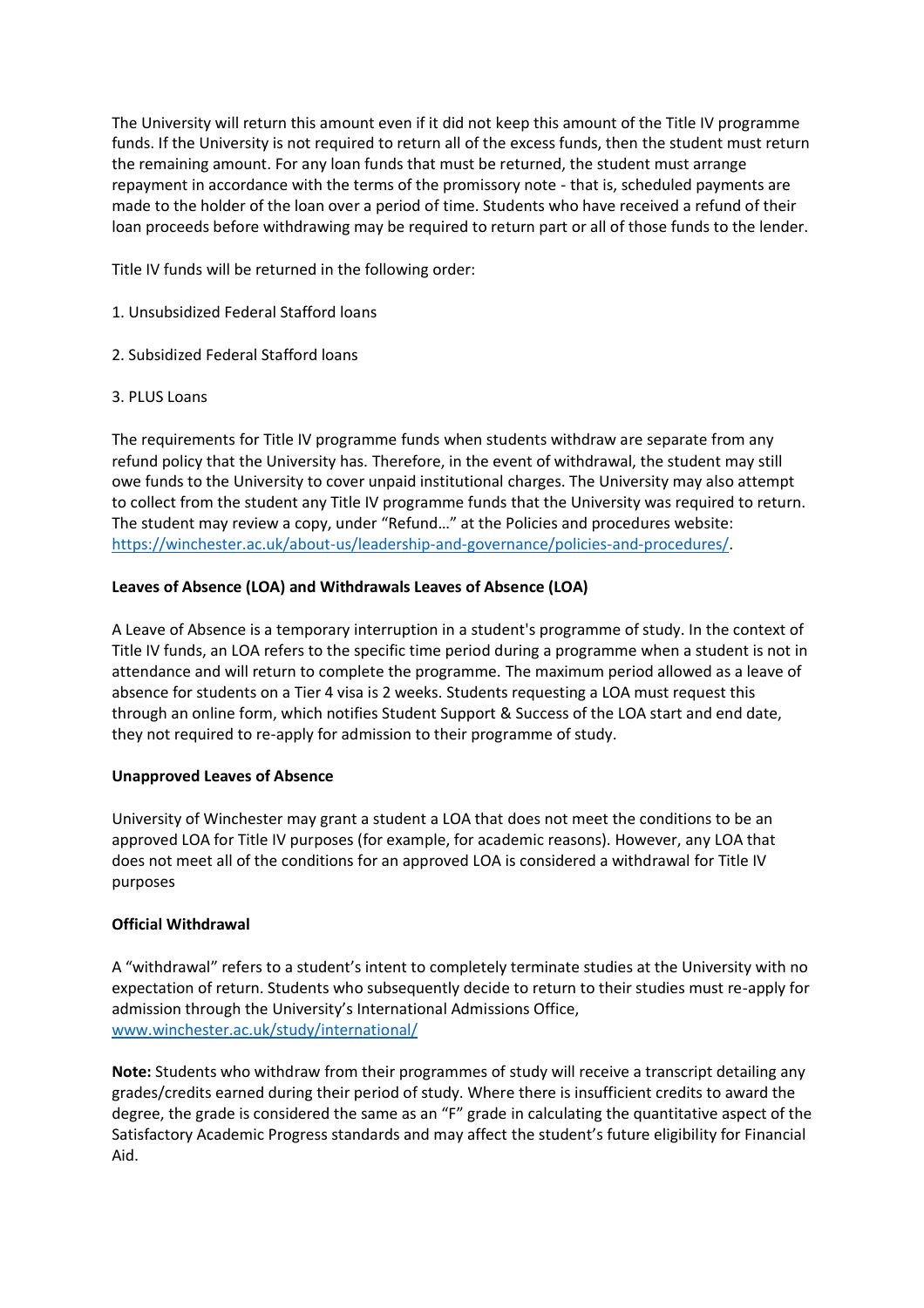### **Deferral/LOA and Withdrawal Request Forms**

The forms required by the University to request an LOA or Withdrawal are available from the University intranet page: [https://unimailwinchesterac.sharepoint.com/sites/intranet#/start/teams](https://unimailwinchesterac.sharepoint.com/sites/intranet#/start/teams-and-services/registry/forms-for-students)[and-services/registry/forms-for-students](https://unimailwinchesterac.sharepoint.com/sites/intranet#/start/teams-and-services/registry/forms-for-students) (access via student login) and in person with guidance via the Student Support and Success department, Winton Building.

## **Approved LOA's**

An LOA must meet certain conditions to be counted as a temporary interruption in a student's education instead of being counted as a withdrawal requiring the University to perform a Return Calculation. If a Deferral or LOA does not meet the conditions in that the student is considered to have ceased attendance and to have withdrawn from the University, then the University will perform a Return Calculation.

## **In order for an LOA to qualify as an approved LOA:**

1. All requests for LOAs must be submitted on the online Extenuating Circumstances Form (EC Faculty Form or EC-SSS Form), see 'Extenuating Circumstances' on the University Policies and procedures page: [https://winchester.ac.uk/about-us/leadership-and-governance/policies-and](https://winchester.ac.uk/about-us/leadership-and-governance/policies-and-procedures/)[procedures/](https://winchester.ac.uk/about-us/leadership-and-governance/policies-and-procedures/) and must include the reason for the student's request. The form must specify the date the student wants the LOA to begin and end. The maximum period for a short term leave of absence is 10 days.

A student may request an interruption of study themselves by completing the Registry, "Interupting University Study Form," (login required) [https://unimailwinchesterac.sharepoint.com/sites/intranet#/start/teams-and](https://unimailwinchesterac.sharepoint.com/sites/intranet#/start/teams-and-services/registry/forms-for-students)[services/registry/forms-for-students](https://unimailwinchesterac.sharepoint.com/sites/intranet#/start/teams-and-services/registry/forms-for-students) 

Where the student is acutely unwell the Supporting Students to Succeed Policy may apply and the and a longer term LOA may be enforced see: [https://winchester.ac.uk/about-us/leadership-and](https://winchester.ac.uk/about-us/leadership-and-governance/policies-and-procedures/?download=true&id=671)[governance/policies-and-procedures/?download=true&id=671](https://winchester.ac.uk/about-us/leadership-and-governance/policies-and-procedures/?download=true&id=671)

Any LOA granted will be no more than 180 days in a twelve-month period and the student must return to the same point in the curriculum that they left off. LOA's will be granted on a case by case basis.

2. Students must apply in advance for a LOA, unless unforeseen circumstances prevent the student from doing so, with the LOA being subject to approval.

3. The situation described as the reason for the LOA will be generally non-academic in nature, and it must be one that leads to a reasonable expectation that the student will return from the LOA within the allowed time frame specified to complete the overall award on which they have enrolled.

4. The LOA, together with any additional leaves of absence, must not exceed 180 days in a twelvemonth period.

All requests for LOA's will be reviewed by International Student Support/SSSA and the appropriate academic lead. The student will be notified by email of the University's decision.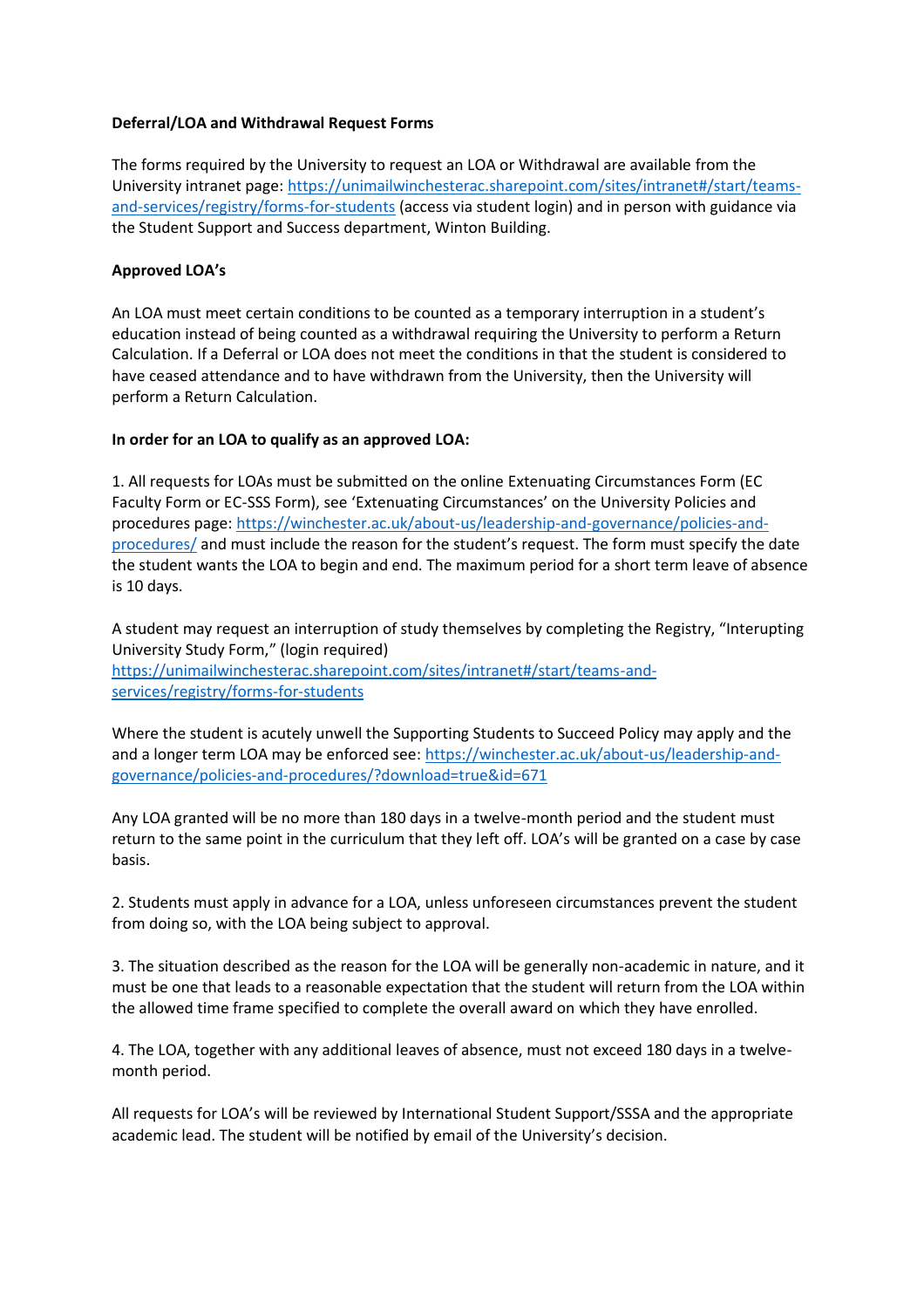During the LOA, the University will not assess the student any additional institutional charges, meaning that the student's financial needs will not increase, and therefore, the student will not be eligible for any additional disbursements of Federal Student Aid.

If the student is a Stafford Loan recipient, the University will explain to the student, prior to granting the LOA, the effects that the student's failure to return from an LOA may have on the student's loan repayment terms, including the expiration of the student's grace period.

A student granted an LOA that meets the criteria stated above is not considered to have withdrawn, and no Return Calculation is required. Upon the student's return from the leave, he or she will continue to earn the Federal Student Aid previously awarded for the period.

## **Completion of coursework upon return**

In as much as approved LOAs are viewed as temporary interruptions in a student's attendance, and since the academic programmes at the University are considered as term- based programmes where the payment period is the term, a student returning from an LOA must do so at a time when he or she can complete the term in order to complete the payment period and be eligible to receive a second or subsequent disbursement. Therefore, for students enrolled on term based programmes, the University will allow a student returning from an LOA to complete the coursework that he or she began prior to the LOA.

## **Students who return earlier than anticipated**

Winchester may permit a student holding an agreed LOA to recommence classes before the expiration of the student's LOA in order to review material previously covered. However, until the student has resumed the academic programme at the point where he or she began the LOA period, the student is considered to still be on approved LOA. The days the student spends in class before the course reaches the point at which the student began his or her LOA must be counted as part of part of the leave (which is a maximum of 180 days in the one-year) granted for an approved leave of absence. A student repeating coursework while on an LOA must reach the point at which he or she interrupted within 12 months of the start of the student's LOA.

# **Students who fail to return from LOA's**

If a student does not return to the University at the expiration of an approved LOA (or a student takes an unapproved LOA), the student's withdrawal date is determined as the date that the student began the LOA.

### **Explanation of consequences of withdrawal to loan recipients**

A student who is granted an approved LOA is considered to remain an enrolled University student for Title IV loan repayment purposes. If a student on an approved Deferral or LOA fails to return, then the University will report that student to the US Department of Education giving the student's change in enrolment status as the withdrawal date. One possible consequence of not returning from a LOA is that a student's grace period for a Title IV programme loan might be exhausted. Therefore, in order for a LOA to be an approved LOA, prior to granting a leave of absence, the University will inform a student who is a Title IV loan recipient of the possible consequences that a withdrawal may have on the student's loan repayment terms, including the exhaustion of the student's grace period.

### **Unapproved LOA's**